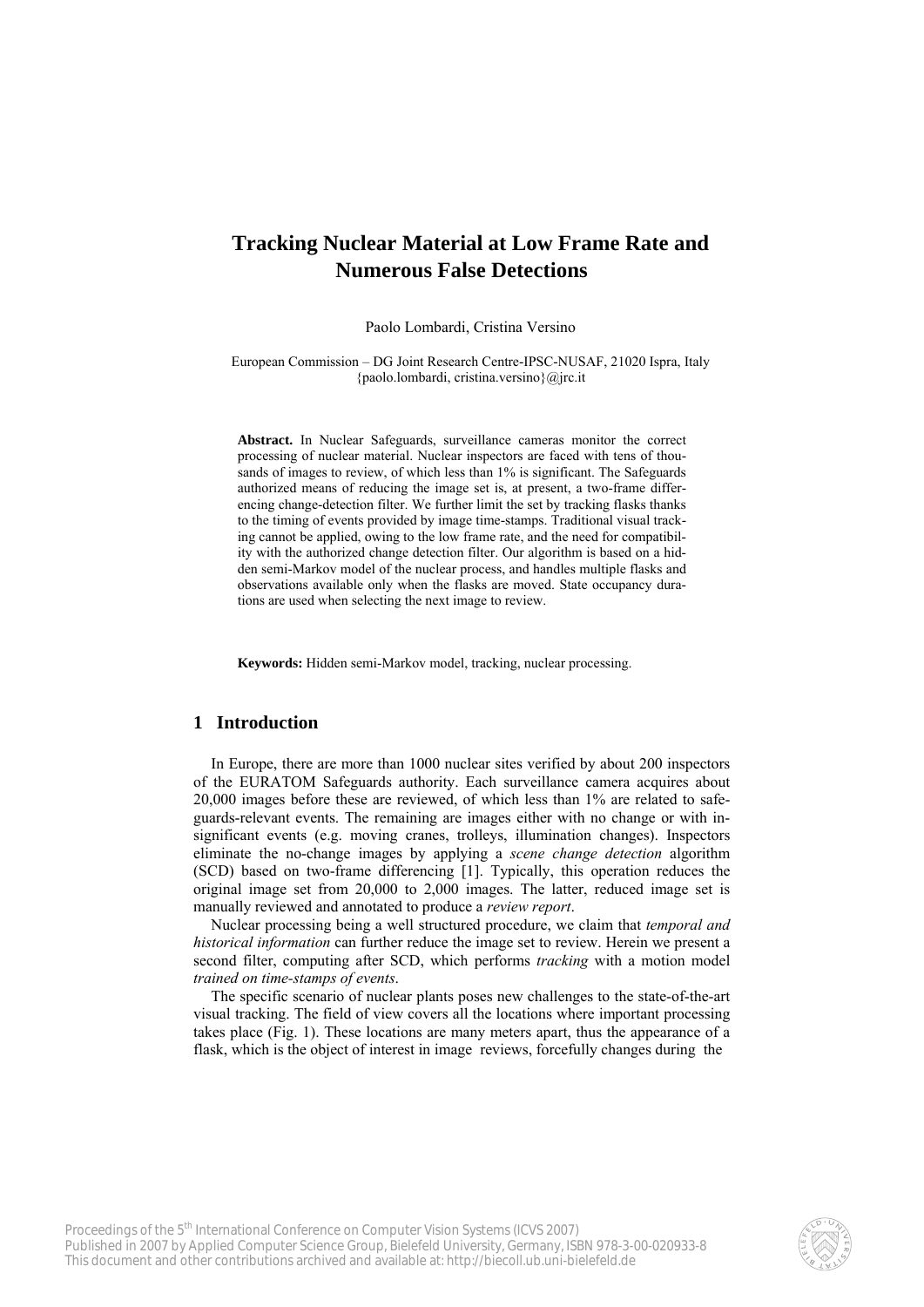

**Fig. 1. Inspector setting-up the cameras (left) in a real plant (right) (© D.Calma/IAEA).**

process. Furthermore, the acquisition rate is very low (1 frame every 3-10 min). Few images show the flask in any given location during a process cycle.

In such conditions, traditional tracking with templates or adaptable shapes is difficult because: i) widely different appearances of the same objects in different locations; ii) the *low frame rate* does not guarantee the continuity of tracking, and makes dynamic template/shape update difficult. Additionally, iii) any tracking algorithm must be fully compatible with SCD in order to be acceptable by Safeguards authorities, and iv) it must guarantee that, subject to correct parameter setting, a *zero nondetection rate* (or 'false negative rate') is achievable.

The solution discussed in this paper is based on a Markov-model representation of flask processing in a nuclear plant, with a statistical representation of process duration to better predict the next state. The algorithm is proposed for use in *interactive mode* to discover all images referring to *correct* stages of flask processing.

## **2 Image Review of a Nuclear Process**

In a typical nuclear process a flask of fuel enters the *hatch* and reaches the *decontamination* area, whence it is moved to the *pond*. From the pond, the flask moves back to the decontamination area and then exits the scene through the hatch. Table 1 shows the list of Safeguards-relevant events to be annotated by inspectors during reviews.

A plant may be able to support the parallel processing of multiple flasks, so that a flask may begin the processing cycle while the previous is still ongoing. Also, nuclear plants possess a limited number of cranes to move the flasks. This feature limits the number of flasks that can enter a new stage of processing in any given moment, and hence an image can contain a number of safeguards-relevant events at most equal to the number of cranes.

During a review, inspectors first define a set of areas of interest (AOI) on the image plane around the interesting locations. For the example of Table 1, three AOIs would be drawn on hatch (H), decontamination (D), and pond (P). Then, a SCD algorithm selects for review only images with AOIs that exhibited change beyond a threshold. For instance, if an image *k* is labeled [H, P], this means that the AOIs of hatch and pond exhibited sufficient change from *k-1* to *k*. Inspectors browse the labeled batch and annotate only the relevant images with the appropriate event class. *It is important to note that relevant images are annotated as soon as they are reviewed*.

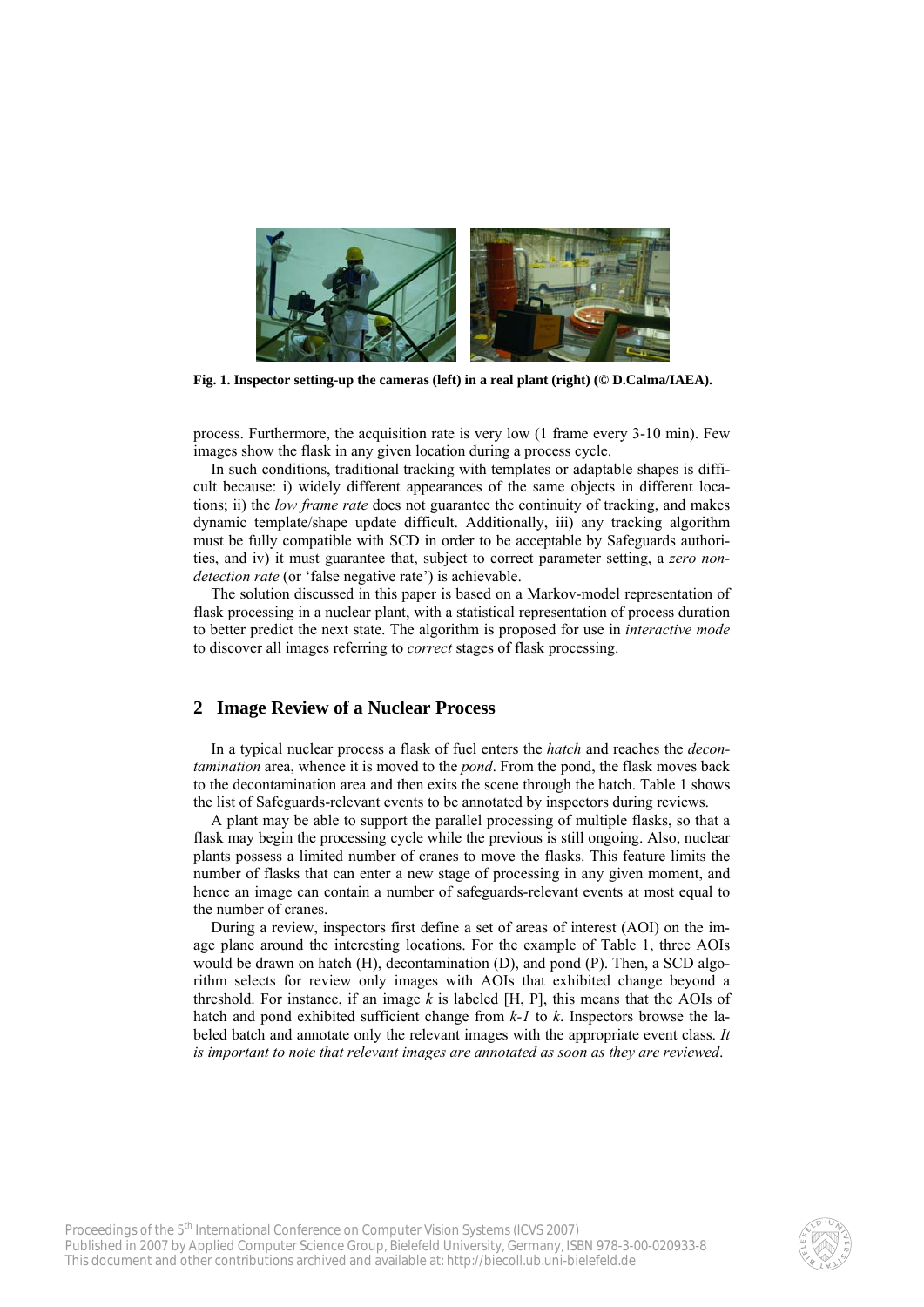| Stage          | Event Name                            | SCD label |
|----------------|---------------------------------------|-----------|
|                | Flask over hatch (ENTRY)              |           |
| $\mathfrak{D}$ | Flask in decontamination area (ENTRY) |           |
| 3              | Flask over pond (ENTRY)               |           |
|                | Flask over pond (EXIT)                |           |
|                | Flask in decontamination area (EXIT)  |           |
|                | Flask over hatch (EXIT)               |           |

**Table 1. An example of nuclear process composed of six stages, with relative labels.**

| LIST OF EVENTS :<br>Total: 94                          | Date       | Time     |
|--------------------------------------------------------|------------|----------|
| Scane #1: Starting Authentication,<br>A                | 2002/08/27 | 13:30:04 |
| Scana #16040: Ending Authentication,<br>А              | 2002/11/13 | 12:42:58 |
| U exScene #583: [Flask visible over hatch (ENTRY)]     | 2002/08/30 | 09:23:56 |
| Li «»Scene #585: [Flask visible in decontam, area)     | 2002/08/30 | 09:37:56 |
| U «»Scene #611; [2nd flask visible over hatch (ENTRY)] | 2002/08/30 | 12:39:56 |
| U exScene #612: (2nd Nask visible in decontam, area)   | 2002/08/30 | 12:46:58 |
| U exScene #1220: (Flask visible over pond (ENTRY))     | 2002/09/02 | 11:42:58 |
| U «»Scene #1398: [Flask visible over pond (EXIT)]      | 2002/09/03 | 08:28:55 |
| U «»Scene #1400; (Flask visible in decontem, area)     | 2002/09/03 | 08:42:56 |
| U «»Soene #1465: [2nd flask visible over pand [ENTRY]] | 2002/09/03 | 18:17:56 |
|                                                        |            |          |

**Fig. 2. Facsimile of a report redacted by inspectors after reviewing an image set.** 



**Fig. 3. Facsimile of a sequence selected by SCD during a real review, together with real SCD labels (bottom). The images and AOIs are fictitious (real images are confidential).**

A facsimile of inspectors' *report* is shown in Fig. 2 for a multi-flask process: in #611 a second flask enters through the hatch while the first flask is still in decontamination.

With reference to Table 1 and Fig. 2, if SCD had 0% false alarm rate, inspectors would browse a sequence like: #583:H – #585:D – #611:H – #612:D – #1220:P –  $\text{\#1398:P}-\text{\#1400:D}-\text{\#1465:P}$ . With thresholds set so as to have zero false negatives, the false alarm rate of SCD is over 95%. Thus, the sequence selected by SCD around #583 is rather like Fig.3, where all but H in #583 and D in #585 are false alarms.

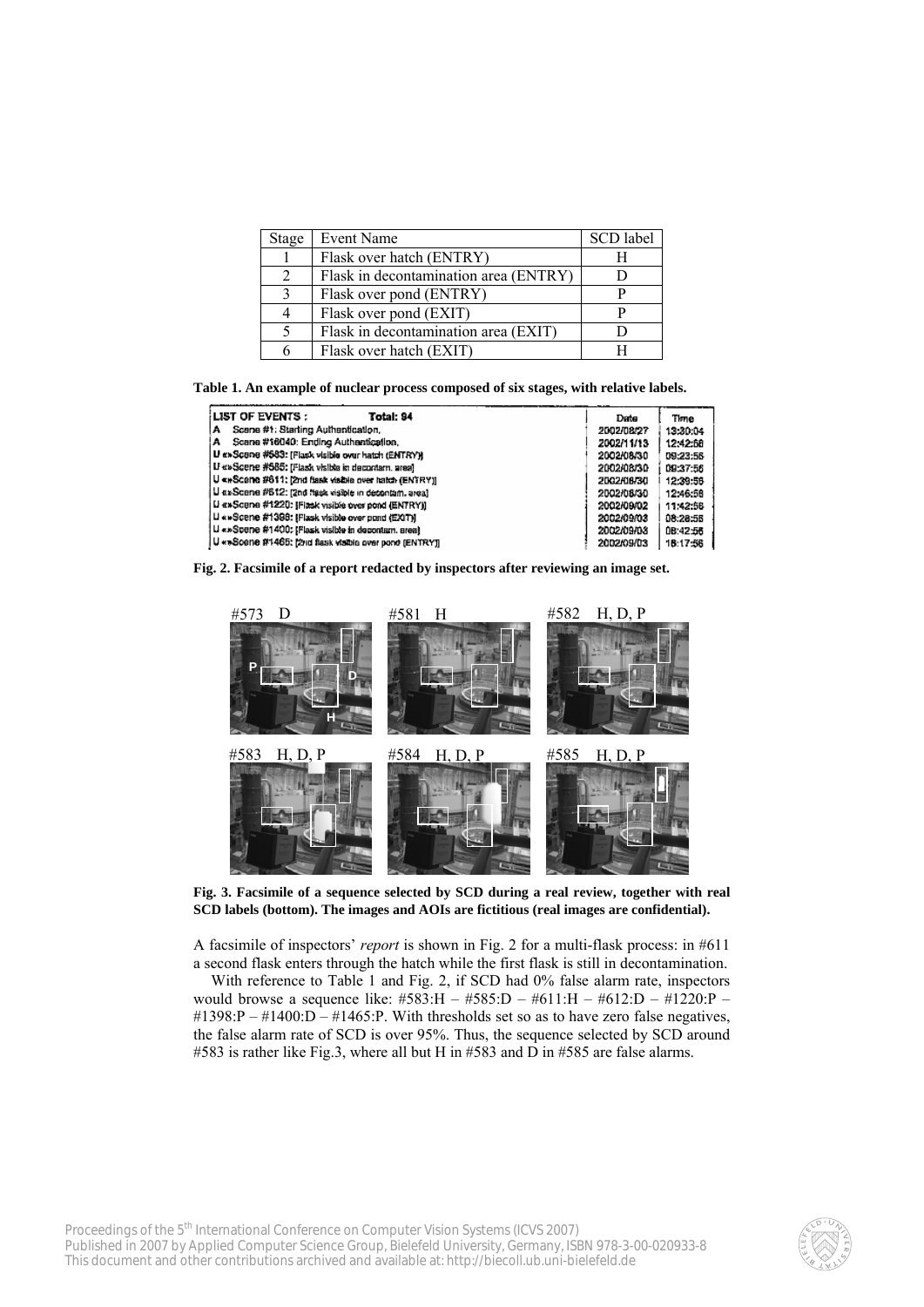## **3 A Markov Model for Tracking Flasks**

In order to produce the report of Fig. 2, inspectors normally examine every single SCD image. We argue that *tracking the state* of the multi-flask processing would help in further reducing the number of images to review.

*Our problem consists in tracking the process state given the sequences of SCD labels and the online confirmation of the events by the inspector*. Once the present state is known, one may predict the next event and therefore filter out all images having a SCD label inconsistent with the prediction.

In our low-frame-rate datasets there is meager or no continuity of information (a problem for visual tracking techniques), but there is *recurrence*. A flask undergoes a structured cycle which is the same for all flasks. *Therefore tracking can be performed by modeling these regularities*.

We employ a *hidden semi-Markov model* (HSMM) of the processing performed in a nuclear plant. A discrete hidden Markov model (HMM) is a popular tool to represent time series of events [2] where the duration of state occupancy is intrinsically of geometric distribution. HSMMs relax this constraint by introducing flexible state occupancy distributions to represent sojourn times in non-absorbing states [3]. A semi-Markov model (SMM) is composed of an *embedded* first-order Markov chain X and of discrete distributions of sojourn times S. The embedded chain is described by (T,  $χ<sub>0</sub>$ ), where  $χ<sub>0</sub>$  is the *initial state* distribution and T is the *transition matrix*, such that  $T<sub>ij</sub>$  $= P(X_{t+1} = j \mid X_t = i)$ . For a SMM,  $T_{ij} = 0$ ,  $\forall i$ . The sojourn time distributions are a set of discrete distributions depending only on the current state,  $S = \{S_i, \forall i\}$ . The model is *hidden* if the relation between the state and the observation is probabilistic. The emission distributions for every state are summarized in the *emission matrix* E,  $E_i =$  $P(O_t=s | X_t=i)$ , *s* being an emitted *symbol* (Fig. 4).



**Fig. 4. A hidden semi-Markov model (HSMM) represents events with generic durations.**

We define a *plant* by the parameters (*F*, *K*, *N*). *F* is the maximum number of flask processings supported in parallel by the plant. *K* is the number of available cranes to move the flasks around  $(K \leq F)$ . *N* is the number of processing stages that make up the nuclear process. In the example of Table 1,  $N = 6$ . In realistic plants,  $1 \le F \le 3$ , *K*=1, and  $3 \le N \le 10$ .

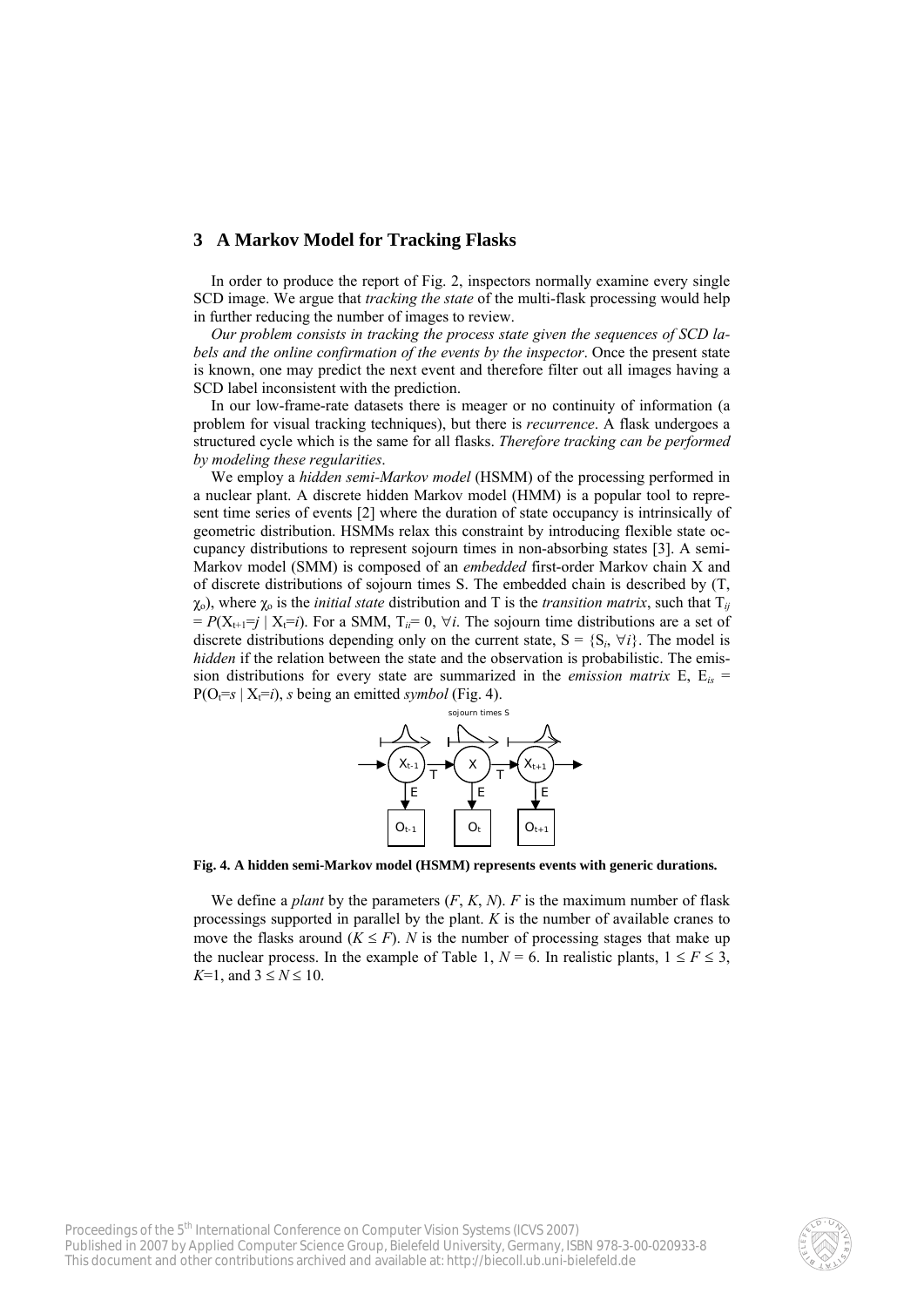## **3.1 HSMM of a plant**

As previously said, a HSMM is completely specified by  $(T, E, \chi_0, S)$ . In our model, time is discretized so that each tick corresponds to a newly acquired image. The ticks are equally spaced in time.

For building the state space, let us first define the *real states* of the plant as *F*arrays of labels indicating the individual progression of each flask in its processing. For instance, the *real states* of a plant with  $F = 3$  and  $N = 6$  are [1 1 1], [1 1 2], [1 2]  $2]_{1}$ ... [6 6 6]. We observe that:

- 1. In practice, flasks cannot be distinguished. Hence a given state coincides with all states that can be expressed as a permutation of its labeling array (e.g. [1 3] is the same as [3 1]). This decreases the number of *real states* the model needs.
- 2. A correct SCD observation occurs when there is flask movement in an AOI, i.e. when a flask *enters* or *exits* a location. Either ingoing or outgoing movements can be chosen to assign emissions to a state, but the choice must be coherent for all states. We choose to assign an emission distribution to a state on the basis of flasks *entering* that state. Even after this choice, *real states* have in general *F* emission distributions, one for each possible event that may "cause" that state. For instance, consider a plant with  $F=2$ . Its state [2 3] can be entered from [*u* 3],  $u\neq 2$ , thus triggering an emission linked to a flask entering stage 2. Or it can be entered from [2 *v*], *v*≠3, thus triggering an emission typical of a flask entering stage 3. To allow for multiple emission distributions, each *real state* is designed to be represented by *F virtual states*.

Given these premises, the size of the state space for a plant  $(F, K, N)$  is  $M$ :

$$
M = F \frac{(N+F-1)!}{F!(N-1)!} = \frac{(N+F-1)!}{(F-1)!(N-1)!}
$$
\n(1)

The transition matrix is a *M*x*M* square matrix. The size *M* is independent of *K*. However, note that the *K* cranes allow only *K* flasks to change state at any given time. This fact constrains the transition probability  $T_{ij}$  to be 0 if two real states *i* and *j* differ for more than *K* single-process states. For example, in a plant with  $K = 1$  and  $F = 2$ , the transition  $[1 \ 1] \rightarrow [2 \ 2]$  is impossible. Moreover, all virtual states referring to the same real state have the same transition probabilities towards other real states (equal rows in T). A trivial example of T for a plant with  $F=2$ ,  $K=1$ , and  $N=2$  is given in (2). Note that, with  $N=2$ , the only possible events are either a flask going from stage 1 to stage 2 or vice versa  $(T_{ii}$  being null by definition).

⎟ ⎟ ⎟ ⎟ ⎟ ⎟ ⎟ ⎟ ⎠ ⎞ ⎜ ⎜ ⎜ ⎜ ⎜ ⎜ ⎜ ⎜ ⎝ ⎛ 000100 000100 5.000005.0 5.000005.0 001000 001000 ⎟ ⎟ ⎟ ⎟ ⎟ ⎟ ⎟ ⎟ ⎠ ⎞ ⎜ ⎜ ⎜ ⎜ ⎜ ⎜ ⎜ ⎜ ⎝ ⎛ 10 10 10 01 01 [1 1] 01 [1 1] [1 2] [1 2] [2 2] [2 2] T = E = (2) *Real states* 

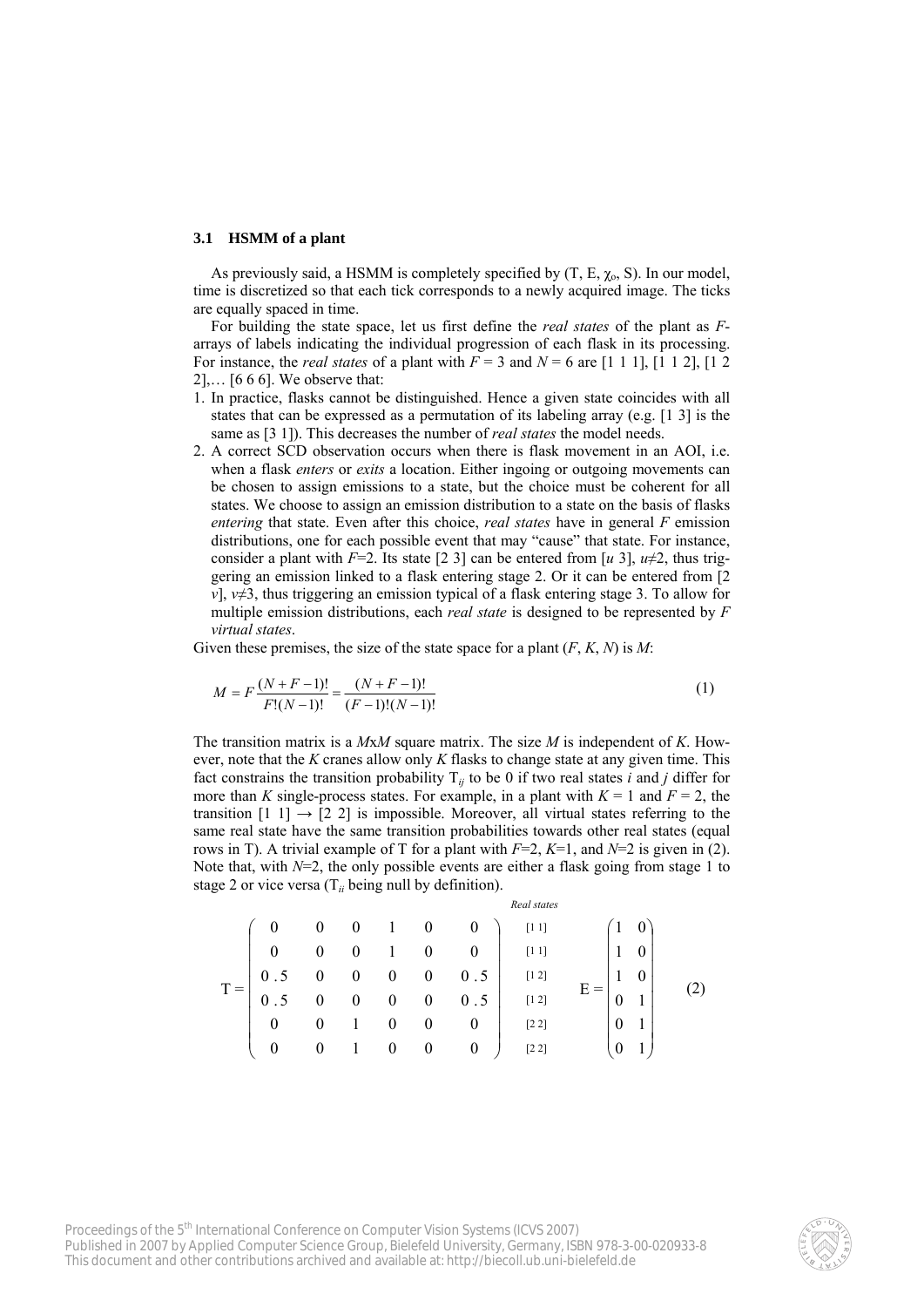Because the tracking is performed on the labels outputted by SCD, we define the *emission alphabet* of size *A* as the set of SCD labels associated to the AOIs drawn by inspectors. In the example of Table 1, the emission alphabet is  $\{H, D, P\}$ , and  $A = 3$ . To give more insight, let us observe that *A* is the correct size of the emission space because we work under the assumption that SCD has a null false-negative rate – thanks to an "oracle" which has set the correct parameters. If the model is changed to remove this assumption, then an 'idle' symbol representing a missed SCD detection should be introduced.

The matrix E is sized *M*x*A*. The emission distributions are 1 for the correct symbol, 0 otherwise, see (2) above. In our case the sequence to be decoded comes from a fully reliable knowledge source (the inspector). As such, the hidden nature of the model lies only in the fact that the same symbol is emitted by a multiplicity of states, but all uncertainty on the "value" of the observed symbol disappears as soon as the inspector confirms or rejects it – as it will be better explained in Section 3.2.

The *initial state*  $\chi_0$  is available from the last annotated image of the preceding report: in fact, the surveillance process is continuous and it is split in subsequent batches of images for convenience of inspections (Fig. 2).

The distributions of *sojourn times* S are referred to single-flask processes and in general are non-geometric. Thus, each compound state in a plant has *F* associated distributions. For instance, state [2 3] is associated to durations of stage 2 and stage 3. We employ parametric distributions of types Gaussian, geometric with shift, and uniform, because: i) the Gaussian pdf captures a mean duration with relatively little divergence; ii) the shifted geometric pdf captures the case of a minimal processing time followed by a decaying duration; iii) the uniform distribution captures the case of the beginning of a new process when the delay is unknown. Table 2 shows an example of S for the plant of Table 1. The unit time is one-frame interval.  $\mu$  and  $\sigma$  are the mean and standard deviation of a Gaussian,  $\alpha$  and  $\beta$  are the parameters of the geometric distribution  $\alpha(1-\alpha)^{n-\beta}$ , defined for *n* ≥ β.

| Stage | Statistics of duration                    |
|-------|-------------------------------------------|
|       | Geometric, $\alpha = 0.288$ , $\beta = 1$ |
|       | Geometric, $\alpha$ = 0.054, $\beta$ = 5  |
| ζ     | Gaussian, $\mu$ = 186.9, $\sigma$ = 18.4  |
|       | Geometric, $\alpha = 0.195$ , $\beta = 1$ |
| 5     | Gaussian, $\mu$ = 183.4, $\sigma$ = 11.5  |
| h     | Uniform                                   |

**Table 2. Descriptive statistics of stage duration S for the process of Table 1.**

## **3.2 Using the model interactively**

The general idea is that, given the *history of annotations* produced by the inspector during the review, the  $(T, E, \chi_0, S)$  model can highlight the next most likely relevant SCD image. The inspector can decide to accept it by marking an annotation with a label corresponding to an admitted event, e.g. H D or P. If she 'scrolls forward' we as-

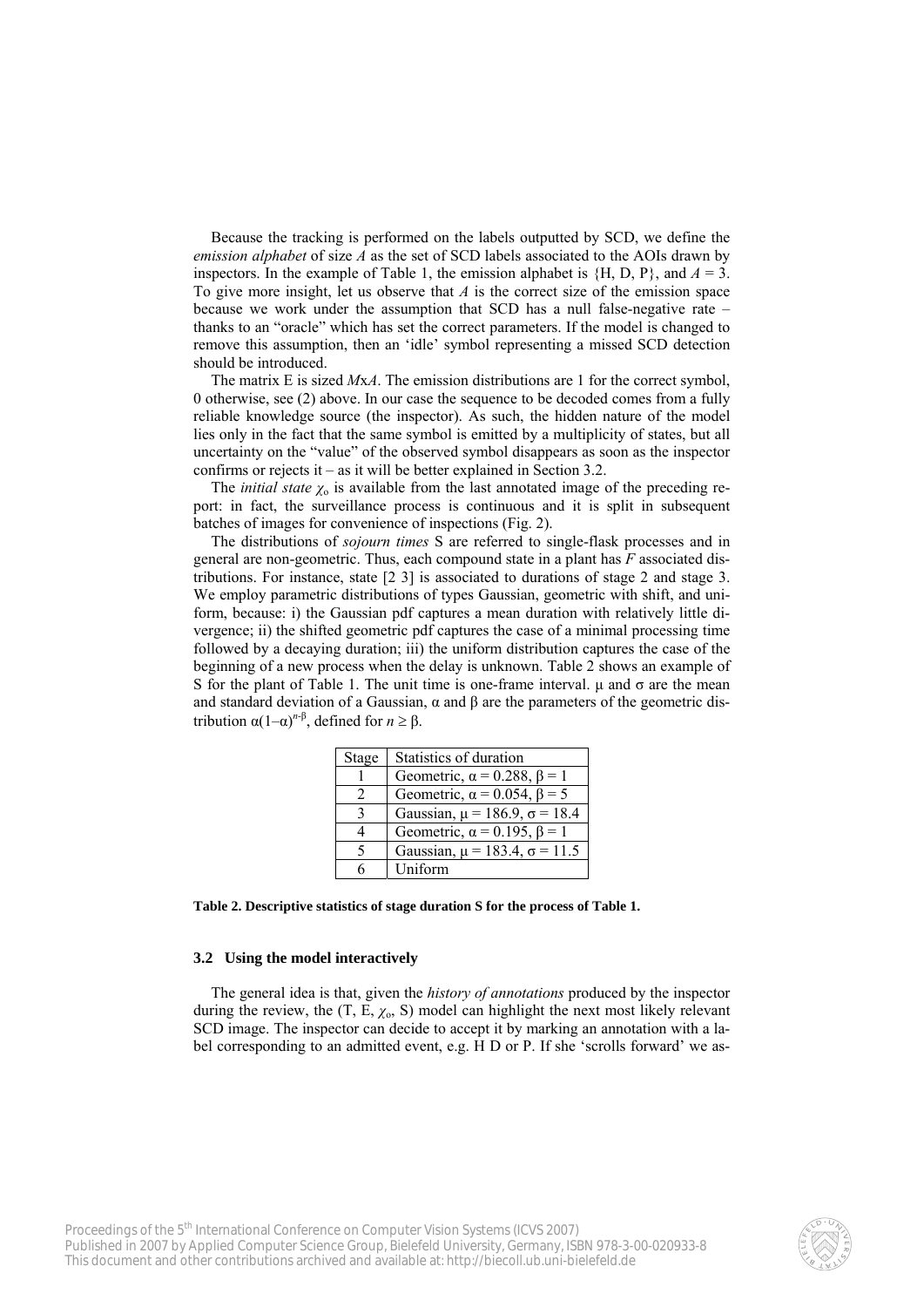sume the image was rejected. The interaction is repeated with the next image until the end of the review.

Let us consider a mid-point during the review, when the inspector's past annotations form a sequence ν. In the framework of an official review, we can consider the inspector as a fully reliable knowledge source, so that ν is true with probability 1. This implies that the uncertainty on the timing of events and on the value of symbols in ν is null. HSMM decoding [3] becomes superfluous: we are allowed to use simple HMM decoding [2] to retrieve the *current state* distribution  $\chi$ , with a decisive advantage in terms of computational complexity.

The next image to present to the inspector is selected by computing the likelihood of every future image selected by SCD given  $\chi$  and S. This likelihood is given by summing the S distributions of all stages associated to a state *i* with uniform probability (1/*F*) and then weighting this sum by the probability of the state  $\chi_i$ ,  $\forall i$ . The image exhibiting Maximum Likelihood (ML) is selected. If the inspector rejects this candidate, its likelihood is set to zero and the second ML is proposed, etc. When an image is accepted and annotated, its symbol is added to ν and the procedure restarts.

In case of a missed detection, which can happen due to the Bayesian framework of predictions, v can be either inconsistent or consistent given  $(T, E, \chi_0)$ . In the former case – easily detected because  $\chi$  is zero –, confirmed symbols are temporarily suppressed in turn, with the heuristic of "last-confirmed suppressed first", and the remaining sequence is re-decoded until a consistent sequence is found. The prediction procedure described above is then applied from that point.

The case of a consistent sequence is treated as correct in all senses. Thus an error (missed detection) giving birth to a consistent sequence is not discovered unless, as the review progresses, the sequence ν becomes inconsistent. This problem unfortunately nullifies any guarantee of null false detection rate of the HSMM.

The guarantee of detecting a missed event given an inconsistent sequence ν instead exists. The duration distributions can be chosen so that all images are assigned a nonnull probability of being selected (distributions with support on the whole set). Thus, in the worst case the whole set will be proposed, image by image, until consistency is reestablished.

## **3.3 Training the model**

A nice property of the proposed approach is its automatic learning ability without the need of further intervention by the inspectors. This property plays a more important role than usual, as inspectors would hardly accept the increased overhead of training a computer system on top of their responsibilities and time.

The actual values for elements of T are derived automatically by running the Baum-Welch learning algorithm for HMMs [2] on *previous reports*. Because previous reports contain only *true events* as annotated by the inspectors, the assumption on the distributions of E (Section 3.1) holds true also during training. S are likewise derived by standard parametric fitting on duration data in previous reports.

Note that with our approach we employ for training all and only the information available on previous reports (types of events, their order and the time intervals between).

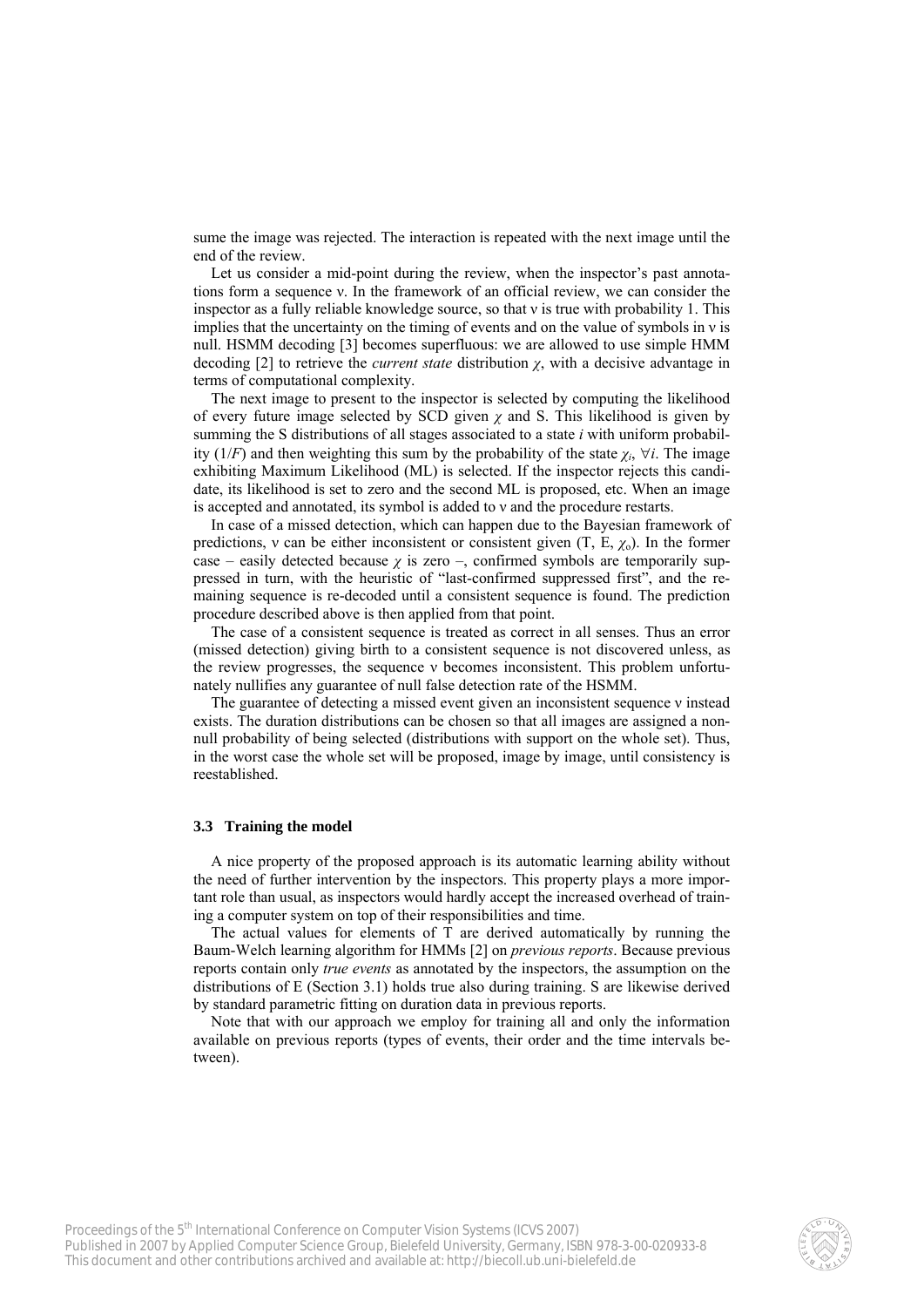## **4 Performance Analysis**

Nuclear Safeguards images are confidential in nature. For this reason, we test our techniques on image sequences from [4]. Results are provided for these images (sequences 'A') and for the real Safeguards images (sequences 'B').



**Fig. 5. Images from set A. The first row shows the relevant events in this exercise. The images on the second row are false positives that trigger the SCD filter.**

## **4.1 Sequences A**

Sequences A are acquired in a laboratory environment where a mobile robot executes a series of programmed movements (Fig. 5). The setup simulates a plant with  $F=1$ , *K*=1, *N*=6. The robot moves a flask around a fictitious hatch (H), a decontamination area (D) and a pond (P), each identified by one AOI in Fig. 5. An AOI is drawn in red when SCD is triggered in that area; it is green otherwise. Examples of relevant images that testify the events H-entry, D-entry, P-entry, P-exit, D-exit, H-exit are shown on the first row of Fig. 5; the yellow arrows sketch the path followed by the robot. The flask is not always visible (e.g. due to rotatory movements of the robot after P-exit). The image set contains 1639 time-stamped frames corresponding to five runs of the robot, for a total of 30 relevant events (Table 3).

Due to non-perfectly identical starting positions, the robot reaches the AOIs at different times in different runs, but overall the timing of events has only a limited variability. Thus, this image set captures a salient feature of Safeguards images: *recurrence over time*. On the other hand, many false positives trigger the SCD: people passing by (False 1-3), the shadow projected by the robot on AOIs (False 4) as well as its presence on an AOI during 'flask-processing' stages which are not to be annotated as relevant in a review report (False 5-6).

## **4.2 Sequences B**

Sequences B are *real-situation* images acquired by a safeguards camera in two different plants, and are accompanied by the respective official inspectors' reports. The image sets are characterized in Table 3. The camera has the same bird-view setup as the one reproduced in sequences A. Sets B1-B3 are taken from a plant with  $F=1$ , whereas

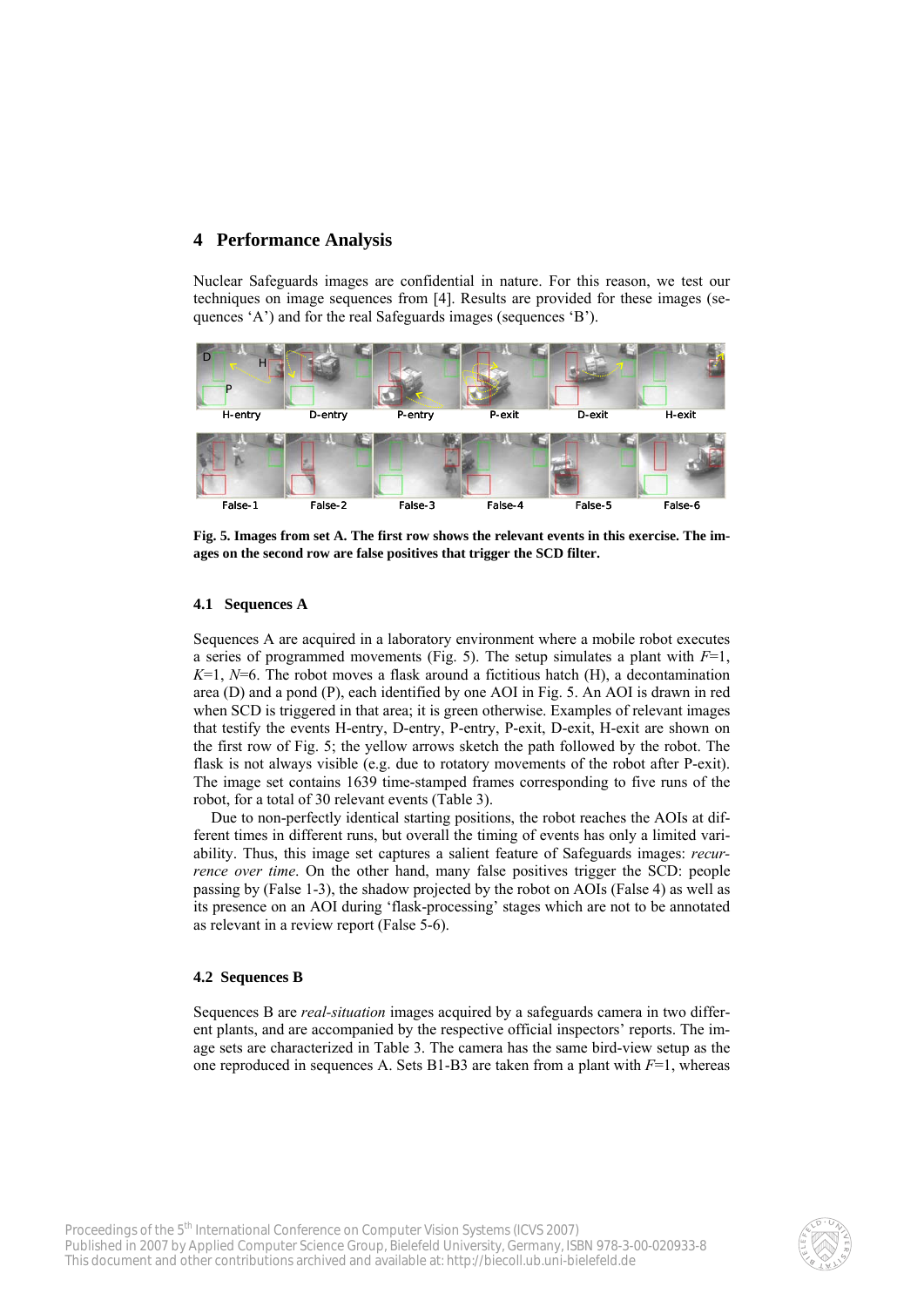B4 and B5 are special in that they refer to a plant supporting two flask processings in parallel  $(F=2)$ . Both plants process the flasks following Table 1 ( $N=6$ ), and they employ a single crane (*K*=1). As above, SCD data are generated by drawing three AOIs on hatch, decontamination area, and pond. The images of set B are confidential.

| Image set      | Images | H  | D  | P  | All events |
|----------------|--------|----|----|----|------------|
|                | 1639   | 10 | 10 | 10 | 30         |
| B1             | 20160  |    |    | 17 | 51         |
| B <sub>2</sub> | 15661  |    |    |    |            |
| B <sub>3</sub> | 16022  |    |    |    |            |
| B <sub>4</sub> | 16020  | 30 | 30 | 30 | 90         |
| B5             | 15446  | 12 | 12 | 12 |            |

**Table 3. Number of images and of events on locations H, D and P for image sets A and B.**

#### **4.3 Experiments**

The SCD algorithm is run on the image sets, with low change-detection thresholds so that the false negative rate is zero. For sequences A, we train the model  $(T, E, \chi_o, S)$ on two sequences, and test the model on the remaining three. For sequences B, we train the model on two single-flask cycles of B3 (12 total events), and test the same model on all other sequences B. The model for B1 and B2 is induced from the singleflask model by extending it to the case of  $F=2$ . The inspectors' reports play the role of the inspector during the interactive phase of the algorithm: an image is accepted if it is annotated on the report, otherwise it is rejected. The descriptive statistics S are either Gaussian, 'delayed' geometric or uniform distributions. The values reported in Table 2 refer to the model trained on B3.

As a measure of performance we compare the false alarms obtained with the SCD filter alone, and with the filter 'SCD +  $(T, E, \chi_0, S)$  model + the online inspector'. We observe a *null false negative rate* also after our filter. Meanwhile, we observe a *reduction in the false alarms* (Table 4). We observe reductions to 38% of the original number as a least performance, up to a best reduction to 7%. Most interesting is the reduction to 30% or less in B4 and B5, featuring two flasks in parallel.

| <b>Set</b>     | <b>SCD</b> | SCD+HSMM+INSP | $\frac{0}{0}$ |
|----------------|------------|---------------|---------------|
| Α              | 378        | 97            | 25,6          |
| B1             | 1493       | 279           | 18,6          |
| B <sub>2</sub> | 390        | 147           | 37,7          |
| B <sub>3</sub> | 2411       | 184           | 07,6          |
| B <sub>4</sub> | 1694       | 520           | 30,7          |
| B <sub>5</sub> | 964        | 244           | 25,3          |

**Table 4. False alarms generated by two filter configurations, and the reduction apported by HMM expressed as percentage of false alarms in column 3 with respect to column 2.**